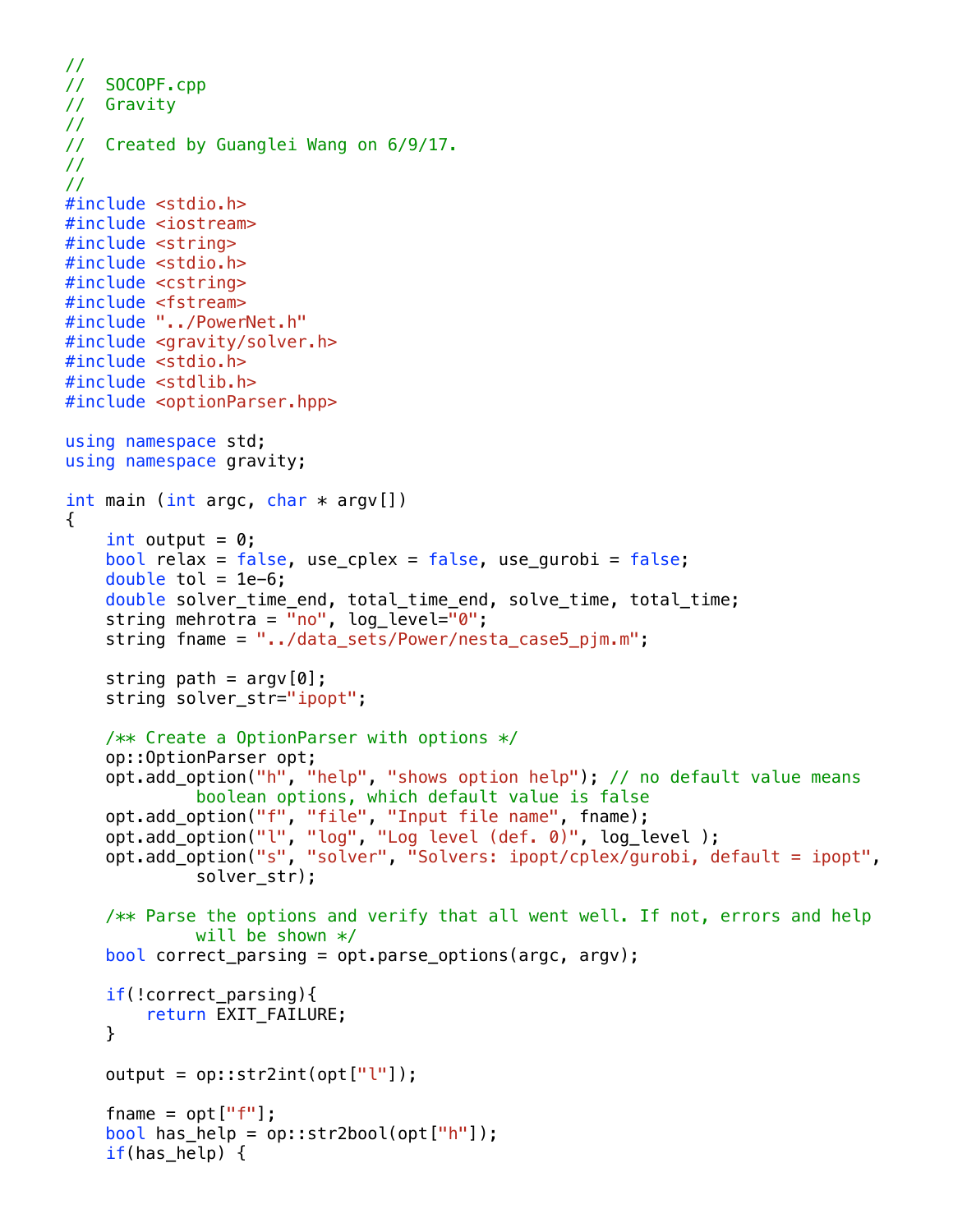```
 opt.show_help();
    exit(0); }
solver str = opt['s"];
 if (solver_str.compare("gurobi")==0) {
    use qurobi = true; }
 else if(solver_str.compare("cplex")==0) {
    use_cplex = true; }
 double total_time_start = get_wall_time();
PowerNet* grid = new PowerNet();
 grid->readgrid(fname.c_str());
 /* Grid Parameters */
auto bus pairs = grid->get bus pairs();
auto nb bus pairs = grid->get nb active bus pairs();
auto nb gen = grid->get nb active gens();
auto nb lines = grid->get nb active arcs();
auto nb_buses = grid->get_nb_active_nodes();DebugOn("nb gens = " << nb\_gen << endl);
DebugOn("nb \overline{l} ines = " << nb \overline{l} lines << endl);
DebugOn("nb buses = " \lt nb buses \lt endl);
 DebugOn("nb bus_pairs = " << nb_bus_pairs << endl);
 /** Build model */
 Model SOCP("SOCP Model");
 /** Variables */
 /* power generation variables */
var<Real> Pg("Pg", grid->pg_min, grid->pg_max);
 var<Real> Qg ("Qg", grid->qg_min, grid->qg_max);
 SOCP.add_var(Pg.in(grid->gens));
 SOCP.add_var(Qg.in(grid->gens));
 /* power flow variables */
 var<Real> Pf_from("Pf_from", grid->S_max);
 var<Real> Qf_from("Qf_from", grid->S_max);
var<Real> Pf_to("Pf_to", grid->S_max);
var<Real> Qf to("Qf to", grid->S max);
SOCP.add var(Pf from.in(grid->arcs));
 SOCP.add_var(Qf_from.in(grid->arcs));
 SOCP.add_var(Pf_to.in(grid->arcs));
 SOCP.add_var(Qf_to.in(grid->arcs));
/* Real part of Wij = ViVj */ var<Real> R_Wij("R_Wij", grid->wr_min, grid->wr_max);
/* Imaginary part of Wij = ViVj */ var<Real> Im_Wij("Im_Wij", grid->wi_min, grid->wi_max);
/* Magnitude of Wii = Vi^2 */
var<Real> Wii("Wii", grid->w_min, grid->w_max);
 SOCP.add_var(Wii.in(grid->nodes));
 SOCP.add_var(R_Wij.in(bus_pairs));
 SOCP.add_var(Im_Wij.in(bus_pairs));
```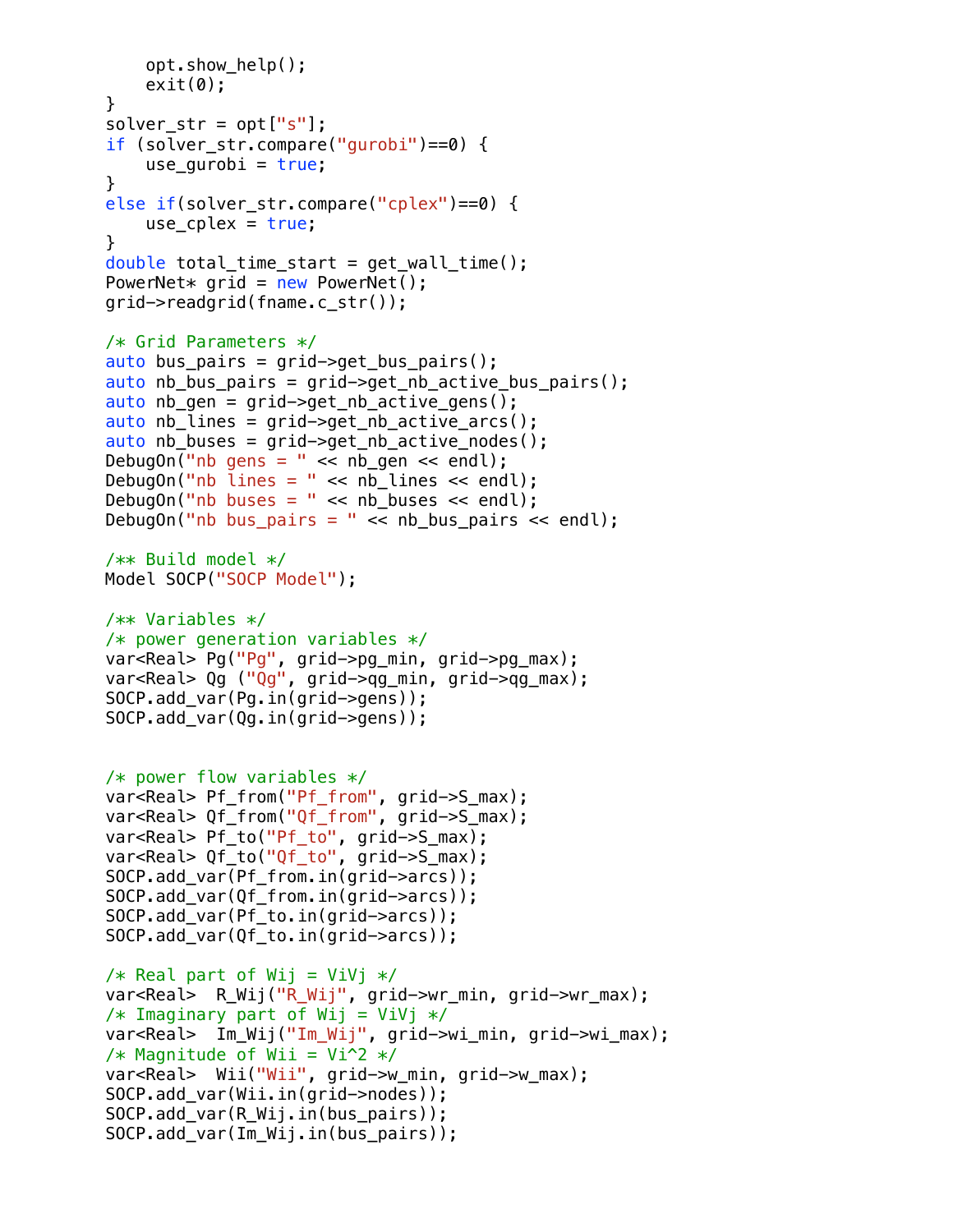```
 /* Initialize variables */
R Wij.initialize all(1.0);
Wii.initialize all(1.001);
 /** Objective */
auto obj = product(grid->c1, Pg) + product(grid->c2, power(Pg,2)) + sum(grid-
         >c0);
 SOCP.min(obj.in(grid->gens));
 /** Constraints */
 /* Second-order cone constraints */
 Constraint SOC("SOC");
SOC = power(R_Wij, 2) + power(Im_Wij, 2) - Wii.from()*Wii.to();
SOCP.add_{constraint}(SOC.in(bus_{pairs}) \le 0); /* Flow conservation */
 Constraint KCL_P("KCL_P");
KCL_P = sum(Pf_from.out_arcs()) + sum(Pf_to.in_arcs()) + grid->pl - sum(Pq.in qens()) + qrid->qs*Wii;SOCP.add constraint(KCL P.in(grid->nodes) == \theta);
Constraint KCL Q("KCL Q");
KCL Q = sum(Qf from.out arcs()) + sum(Qf to.in arcs()) + grid-2q - sum(Qq.in qens()) - qrid->bs*Wii;
SOCP.add constraint(KCL Q.in(grid->nodes) == 0);
 /* AC Power Flow */
Constraint Flow P From("Flow P From");
Flow P From = Pf from - (grid->g ff*Wii.from() + grid->g ft*R Wij.in pairs()
         + grid->b_ft*Im_Wij.in_pairs());
SOCP.add\_constraint(Flow_P_From.in(grid->arcs) == 0); Constraint Flow_P_To("Flow_P_To");
Flow_P_T = Pf_to - (grid - 2g_t t * Wait.to() + grid - 2g_t f * R_Wij.in_pairs() - grid->b_tf*Im_Wij.in_pairs());
SOCP.add_{constant}(\text{Flow}_{PTo.in}(grid~\text{arcs}) = 0);Constraint Flow 0 From("Flow 0 From");
Flow Q From = Qf from - (grid->g ft*Im Wij.in pairs() - grid->b ff*Wii.from()
         - grid->b ft*R Wij.in pairs());
SOCP.add constraint(Flow Q From.in(grid->arcs) == \theta);
 Constraint Flow_Q_To("Flow_Q_To");
Flow_Q_To = Qf_to + (grid->b_ttxWi_1.to() + grid->b_tfx.R_Mij.in_pairs() + grid\rightarrowq tf*Im Wij.in pairs());
SOCP.add constraint(Flow Q To.in(grid->arcs) == 0);
 /* Phase Angle Bounds constraints */
 Constraint PAD_UB("PAD_UB");
PAD UB = Im Wij;PAD UB \leq arid->tan th max*R Wij;
SOCP.add constraint(PAD UB.in(bus pairs));
 Constraint PAD_LB("PAD_LB");
PAD_l = Im_lWij; PAD_LB >= grid->tan_th_min*R_Wij;
```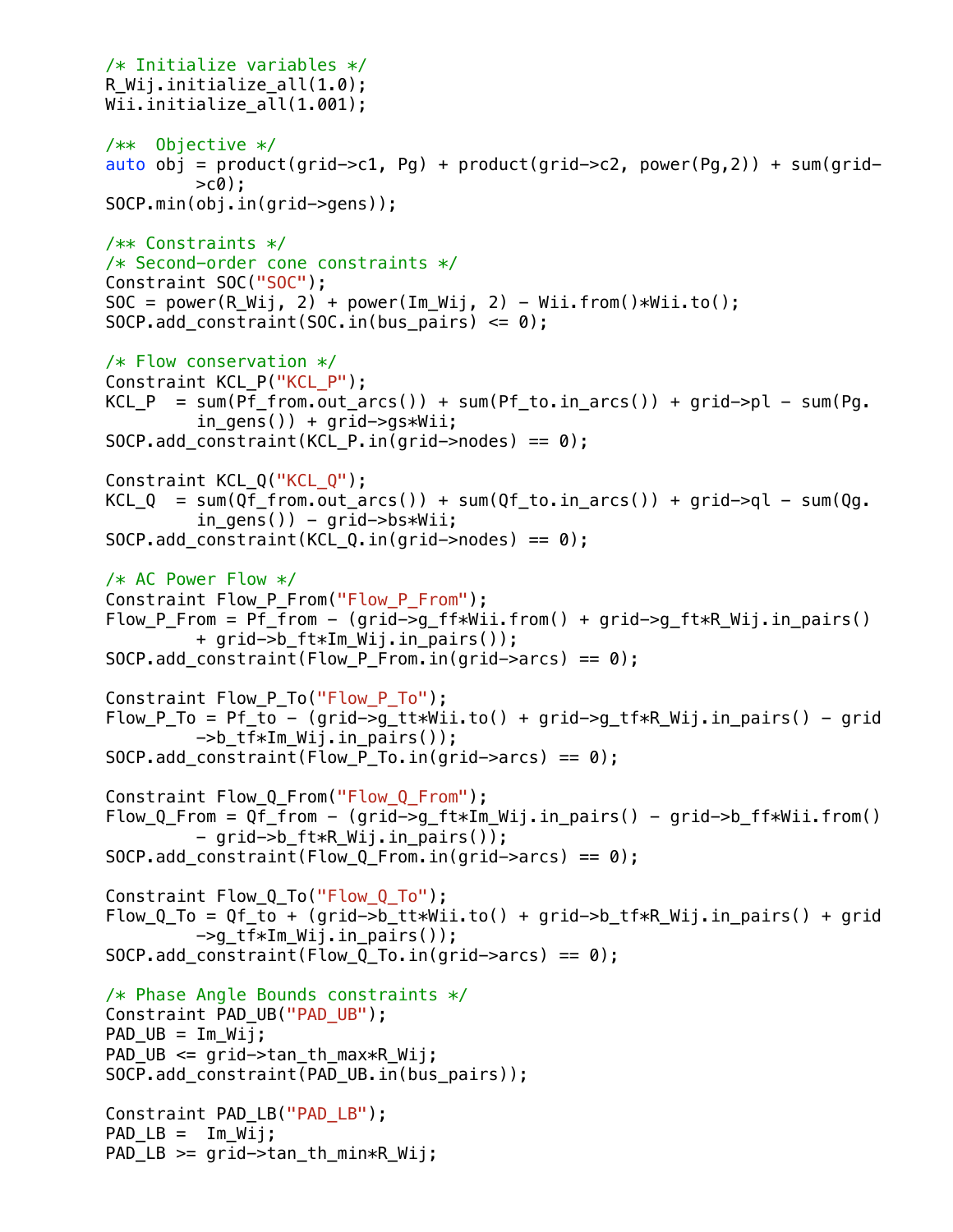```
 SOCP.add_constraint(PAD_LB.in(bus_pairs));
```

```
 /* Thermal Limit Constraints */
Constraint Thermal Limit from("Thermal Limit from");
Thermal_Limit_from = power(Pf_from, 2) + power(Qf_from, 2);Thermal Limit from \leq power(grid->S max, 2);
SOCP.add constraint(Thermal Limit from.in(grid->arcs));
 Constraint Thermal_Limit_to("Thermal_Limit_to");
Thermal\_Limit_to = power(Pf_to, 2) + power(Qf_to, 2);Thermal Limit to \leq power(grid->S max, 2);
 SOCP.add_constraint(Thermal_Limit_to.in(grid->arcs));
 /* Lifted Nonlinear Cuts */
 Constraint LNC1("LNC1");
LNC1 += (grid->v min.from()+grid->v max.from())*(grid->v min.to()+grid->v max
         \cdotto())*(qrid->sphi*\mathbb{I}m Wij + qrid->cphi*\mathbb{R} Wij);
LNC1 - qrid->v max.to()*grid->cos d*(grid->v min.to()+grid->v max.to())*Wii.
         from();
LNC1 -= grid->v_max.from()*grid->cos_d*(grid->v_min.from()+grid->v_max.from()
         )*Wii.to();LNC1 - qrid->v_max.from()*grid->v_max.to()*grid->cos_d*(grid->v_min.from()*
         qrid->v_min.to() - qrid->v_max.from()*grid->v_max.to());
SOCP.add constraint(LNC1.in(bus pairs) >= 0);
 Constraint LNC2("LNC2");
LNC2 += (qrid \rightarrow vmin.from() +grid \rightarrow vmax.from())*(grid \rightarrow vmin.to() +grid \rightarrow vmax.to())*(grid->sphi*Im Wij + grid->cphi*R Wij);
LNC2 - qrid->v min.to()*grid->cos d*(grid->v min.to()+grid->v max.to())*Wii.
         from();
LNC2 - grid->v_min.from()*grid->cos_d*(grid->v_min.from()+grid->v_max.from()
         )*Wii.to();
LNC2 += grid->v_min.from()*grid->v_min.to()*grid->cos_d*(grid->v_min.from()*
         grid->v_min.to() - grid->v_max.from()*grid->v_max.to());
SOCP.add_{constraint}(LNC2.in(bus_{pairs}) \ge 0); /* Solver selection */
 /* TODO: declare only one solver and one set of time measurment functions for 
         all solvers. */
 if (use_cplex) {
     solver SCOPF_CPX(SOCP, cplex);
    auto solver_time_start = get_wall_time();
    SCOPF CPX.run(output = 0, relax = false, tol = 1e-6);
    solver time end = get wall time();
    total_time\_end = get\_wall_time();
     solve_time = solver_time_end - solver_time_start;
     total_time = total_time_end - total_time_start;
 }
 else if (use_gurobi) {
     solver SCOPF_GRB(SOCP, gurobi);
    auto solver_time_start = get_wall_time();
    SCOPF_GRB.run(output, relax = false, tol = 1e-6);solver_time\_end = get\_wall_time();
    total_time\_end = get\_wall_time();
```